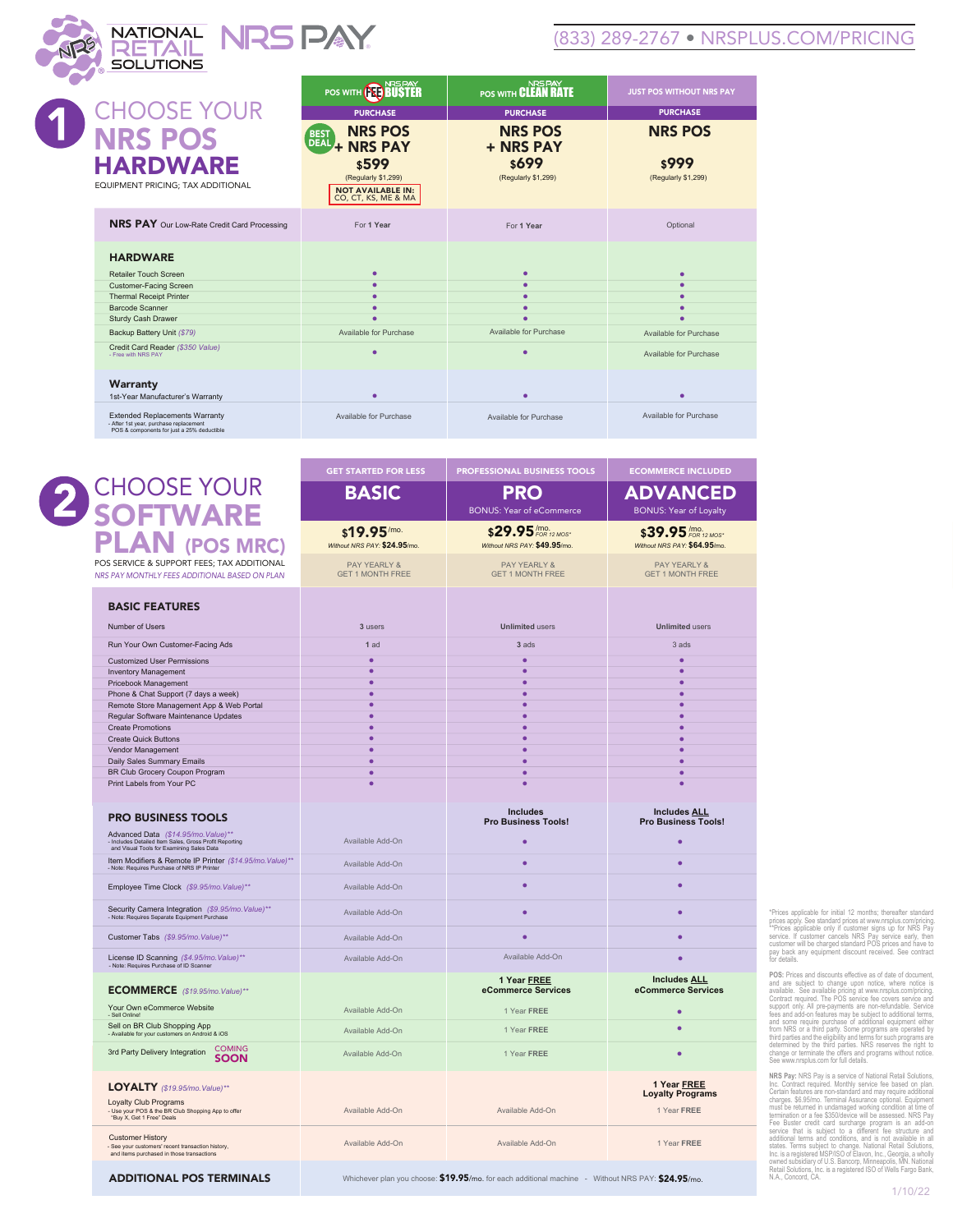

# EXTENDED REPLACEMENTS **WARR** ALL PRICES - TAX ADDIT

*After 1st year, purchase replacement POS & components for just a 25% deductible Must sign up within 12 months of POS installation*

| VARRAN<br>. PRICES - TAX ADDITIONAL | USE NRS PAY & SAVE \$\$\$!<br><b>NRS PAY CUSTOMERS**</b> | <b>WITHOUT NRS PAY</b><br><b>STANDARD PRICE</b> |
|-------------------------------------|----------------------------------------------------------|-------------------------------------------------|
| <b>YEARS</b><br>Add 1 Year          | \$119.95                                                 | \$159.95                                        |
| Add 2 Years                         | \$219.95                                                 | \$279.95                                        |

## PROFESSIONAL R

| <b>SERVICES</b><br>ALL PRICES - TAX ADDITIONAL                                                                      | USE NRS PAY & SAVE \$\$\$!<br><b>NRS PAY CUSTOMERS**</b> | <b>WITHOUT NRS PAY</b><br><b>STANDARD PRICE</b> |
|---------------------------------------------------------------------------------------------------------------------|----------------------------------------------------------|-------------------------------------------------|
| <b>SERVICES</b><br>In-Person Installation w/Overview Training<br>- Up to 4 hours of training and setup consultation | \$174.95                                                 | \$249.95                                        |
| Pricebook Upload (up to 4,500 SKUs)                                                                                 | \$174.95                                                 | \$249.95                                        |
| eCommerce Startup Package<br>- Up to 4 hours of training and setup consultation                                     | \$174.95                                                 | \$249.95                                        |

# C ADD-ON

INCLUDED IN PRO & ADVANCED **PLANS** 

INCLUDED IN ADVANCED PLAN

FREE 30-DAY TRIAL ON ALL FEATURES *(Except for Tobacco Scan Data & Emergency Call Button) PAY YEARLY • ONE MONTH FREE*

|  | FREE<br>30-DAY<br>TRIAL<br><b>FEATURES</b>                                                                         | USE NRS PAY & SAVE \$\$\$! | <b>WITHOUT NRS PAY</b> |
|--|--------------------------------------------------------------------------------------------------------------------|----------------------------|------------------------|
|  | ALL PRICES - TAX ADDITIONAL                                                                                        | <b>NRS PAY CUSTOMERS**</b> | <b>STANDARD PRICE</b>  |
|  | <b>FEATURES</b>                                                                                                    |                            |                        |
|  | License ID Scanning<br>- Also included with: 'Tobacco Scan Data Bundle'<br>- Requires Purchase of ID Scanner       | \$4.95/mo.                 | \$7.95/mo.             |
|  | <b>Employee Time Clock</b>                                                                                         | \$9.95/mo.                 | \$12.95/mo.            |
|  | Security Camera Integration<br>- Requires Separate Equipment Purchase                                              | \$9.95/mo.                 | \$12.95/mo.            |
|  | <b>Customer Tabs</b>                                                                                               | \$9.95/mo.                 | \$12.95/mo.            |
|  | <b>Advanced Data</b>                                                                                               | \$14.95/mo.                | \$17.95/mo.            |
|  | Item Modifiers and Remote IP Printer<br>- Requires Purchase of NRS IP Printer                                      | \$14.95/mo.                | \$17.95/mo.            |
|  | <b>AVAILABLE IN NY &amp; NJ -</b><br>Panic Alarm Button<br><b>COMING SOON FOR ALL STATES</b>                       | \$9.95/mo.                 | \$12.95/mo.            |
|  | Any Single Tobacco Scan Data Program<br>(Altria -or- R.J. Reynolds)<br>- Included with: 'Tobacco Scan Data Bundle' | \$16.95/mo.                | \$19.95/mo.            |

# POPULAR ADD-ON BUNDLES

ALL PRICES - TAX ADDITIONAL

| eCommerce                                                                       | eCommerce + Loyalty                                                                                                       | <b>Tobacco Scan Data Bundle</b>                                                                |  |
|---------------------------------------------------------------------------------|---------------------------------------------------------------------------------------------------------------------------|------------------------------------------------------------------------------------------------|--|
| INCLUDED WITH ADVANCED PLAN                                                     | 1 YEAR FREE WITH ADVANCED PLAN                                                                                            | INCLUDES ALTRIA & R.J. REYNOLDS                                                                |  |
| $$19.95$ /mo.<br><b>FREE</b><br>30-DAY<br>Without NRS PAY: \$24.95/mo.<br>TRIAL | \$29.95/mo.<br>Without NRS PAY: \$44.95/mo.                                                                               | \$26.95/mo.<br>Without NRS PAY: \$29.95/mo.                                                    |  |
| PAY YFARI Y &<br><b>GFT 1 MONTH FREE</b>                                        | PAY YFARI Y &<br><b>GFT 1 MONTH FREE</b>                                                                                  | PAY YEARI Y &<br><b>GFT 1 MONTH FREE</b>                                                       |  |
| Your Own eCommerce Website<br>- Sell Online!                                    | Your Own eCommerce Website<br>- Sell Online!                                                                              | Altria Scan Data                                                                               |  |
| Sell on BR Club Shopping App<br>- Available for your customers on Android & iOS | Sell on BR Club Shopping App<br>- Available for your customers on Android & iOS                                           | R.J. Reynolds Scan Data                                                                        |  |
| <b>COMING</b><br>3rd Party Delivery Integration<br><b>SOON</b>                  | <b>COMING</b><br>3rd Party Delivery Integration<br><b>SOON</b>                                                            | <b>Free for NRS PAY Customers:</b><br>License ID Scanning<br>- Requires Purchase of ID Scanner |  |
|                                                                                 | Loyalty Club Programs<br>- Use your POS & the BR Club Shopping App to offer<br>"Buv X. Get 1 Free" Deals                  |                                                                                                |  |
|                                                                                 | <b>Customer History</b><br>- See your customers' recent transaction history,<br>and items purchased in those transactions |                                                                                                |  |

"Prices applicable for initial 12 months; thereafter standard<br>prices apply. See standard prices at www.nrsplus.com/pricing.<br>""Prices applicable only if customer signs up for NRS Pay<br>service. If customer cancels NRS Pay ser or details.

**POS:** Prices and discounts effective as of date of document, a<br>and are subject to change upon notice, where notice is<br>Contract required. The POS service measurements comprisions constant<br>conduct contract required. The POS

**NRS Pay:** NRS Pay is a service of National Retail Solutions, the<br>Cochical Central central of the based on plan.<br>Central features are non-standard and may require additional<br>charges. \$6.95/mo. Terminal Assurance optional.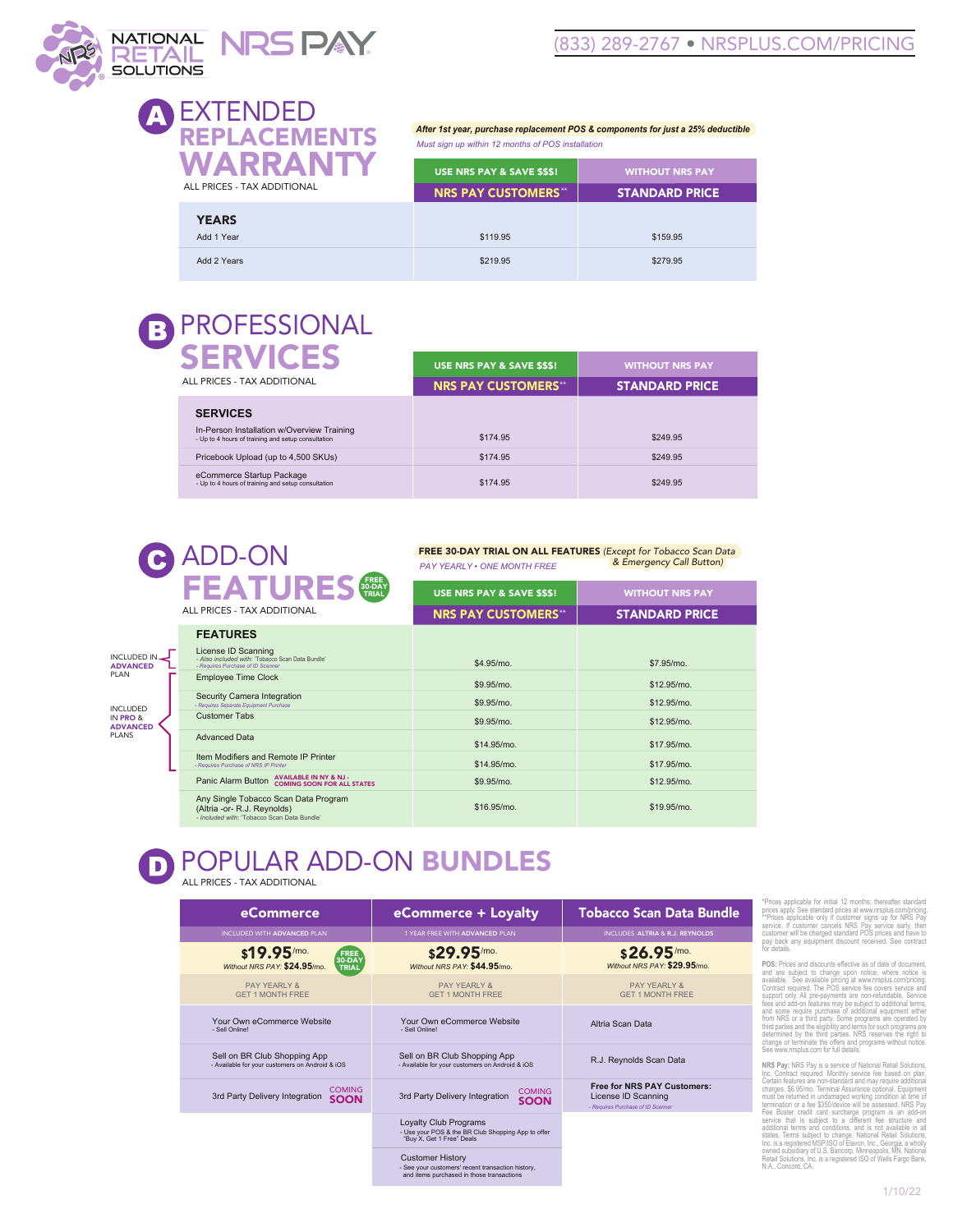

### (833) 289-2767 • NRSPLUS.COM/PRICING

|                                                                                                                                        | <b>NRSPAY</b><br>POS CON ( <b>NET) BUSTER</b>                             | <b>NRSPAY</b><br>POS CON CLEAN RATE  | <b>SOLO POS SIN NRS PAY</b> |
|----------------------------------------------------------------------------------------------------------------------------------------|---------------------------------------------------------------------------|--------------------------------------|-----------------------------|
| <b>ELIJA SU</b>                                                                                                                        | <b>COMPRA</b>                                                             | <b>COMPRA</b>                        | <b>COMPRA</b>               |
| <b>HARDWARE</b><br><b>DEL POS DE NRS</b>                                                                                               | <b>NRS POS</b><br><b>MEJOR</b><br>OFERTA + NRS PAY<br><b>s599</b>         | <b>NRS POS</b><br>+ NRS PAY<br>\$699 | <b>NRS POS</b><br>\$999     |
| PRECIO DEL EQUIPO; IMPUESTO ADICIONAL                                                                                                  | (Regularmente \$1,299)<br><b>NO DISPONIBLE EN:</b><br>CO, CT, KS, ME & MA | (Regularmente \$1,299)               | (Regularmente \$1,299)      |
| Nuestro Procesamiento de Tarjetas<br>de Crédito de Tasa Baja<br><b>NRS PAY</b>                                                         | Por 1 año                                                                 | Por 1 año                            | Opcional                    |
| <b>HARDWARE</b>                                                                                                                        |                                                                           |                                      |                             |
| Pantalla Táctil del Minorista                                                                                                          |                                                                           | ٠                                    | ٠                           |
| Pantalla Orientada al Cliente                                                                                                          | ٠                                                                         | ٠                                    | ٠                           |
| Impresora Térmica de Recibos                                                                                                           | ٠                                                                         | ٠                                    | ٠                           |
| Escáner de Código de Barras                                                                                                            |                                                                           | ٠                                    | ٠                           |
| Caja Registradora Resistente                                                                                                           |                                                                           |                                      |                             |
| Unidad de Batería de Respaldo (\$79)                                                                                                   | Disponible para la compra                                                 | Disponible para la compra            | Disponible para la compra   |
| Lector de Tarjetas de Crédito (Valor \$350)<br>- Gratis con NRS PAY                                                                    |                                                                           | ۰                                    | Disponible para la compra   |
| Garantía<br>Garantía del Fabricante por el Primer Año                                                                                  |                                                                           | ٠                                    | ٠                           |
| Garantía Extendida de Reemplazo<br>- Después del primer año, compre el reemplazo del POS<br>y componentes por solo un 25% de deducible | Disponible para la compra                                                 | Disponible para la compra            | Disponible para la compra   |
|                                                                                                                                        |                                                                           |                                      |                             |

|                                                                                                                                                                                  | <b>COMIENCE CON MENOS</b>                  | <b>HERRAMIENTAS PROFESIONALES</b>                       | <b>COMERCIO ELECTRÓNICO</b>                                        |
|----------------------------------------------------------------------------------------------------------------------------------------------------------------------------------|--------------------------------------------|---------------------------------------------------------|--------------------------------------------------------------------|
|                                                                                                                                                                                  |                                            | <b>DE NEGOCIOS</b>                                      | <b>INCLUDIO</b>                                                    |
| ELIJA SU PLAN DE                                                                                                                                                                 | <b>BÁSICO</b>                              | <b>PROFESIONAL</b><br>BONO: Año de Comercio Electrónico | <b>AVANZADO</b><br>BONO: Año de Lealtad                            |
| (POS MRC)<br>TARIFA DE SERVICIO Y SOPORTE DEL POS:                                                                                                                               | \$19.95/mes                                | \$29.95/mes                                             | \$39.95 /mes                                                       |
| <b>IMPUESTO ADICIONAL</b>                                                                                                                                                        | Sin NRS Pay: \$24.95 /mes                  | Sin NRS Pay: \$49.95/mes                                | Sin NRS Pay: \$64.95/mes                                           |
| TARIFAS MENSUALES DE NRS PAY SON<br>ADICIONALES BASADAS EN EL PLAN                                                                                                               | PAGUE ANUALMENTE<br>Y OBTENGA 1 MES GRATIS | PAGUE ANUALMENTE<br>Y OBTENGA 1 MES GRATIS              | PAGUE ANUALMENTE<br>Y OBTENGA 1 MES GRATIS                         |
| <b>FUNCIONES Y</b><br><b>CARACTERÍSTICAS BÁSICAS</b>                                                                                                                             |                                            |                                                         |                                                                    |
| Cantidad de Usuarios                                                                                                                                                             | 3 usuarios                                 | Usuarios ilimitados                                     | Usuarios ilimitados                                                |
| Publique sus Propios Anuncios Orientados al Cliente                                                                                                                              | 1 anuncio                                  | 3 anuncios                                              | 3 anuncios                                                         |
| Permisos de Usuario Personalizados                                                                                                                                               |                                            | ٠                                                       | ٠                                                                  |
| Gestión de Inventario                                                                                                                                                            | ٠                                          | ٠                                                       | ٠                                                                  |
| Gestión de Lista de Precios                                                                                                                                                      | ٠                                          | ٠                                                       | ٠                                                                  |
| Soporte Telefónico y por Chat (7 días de la semana)                                                                                                                              | ٠                                          | $\bullet$                                               | $\bullet$                                                          |
| Aplicación de Gestión Remoto                                                                                                                                                     | ٠                                          | $\bullet$                                               | $\bullet$                                                          |
| de la Tienda y Portal Web<br>Actualizaciones Regulares de Mantenimiento                                                                                                          |                                            |                                                         |                                                                    |
| del Software                                                                                                                                                                     | ٠                                          | $\bullet$                                               | $\bullet$                                                          |
| <b>Crear Promociones</b>                                                                                                                                                         |                                            | $\bullet$                                               | $\bullet$                                                          |
| Crear Botones de Acceso Rápido                                                                                                                                                   |                                            | $\bullet$                                               | $\bullet$                                                          |
| Gestión de Proveedores                                                                                                                                                           | ٠                                          | ٠                                                       | ٠                                                                  |
| Correos Electrónicos de Resumen de Ventas Diarias                                                                                                                                |                                            | ۰                                                       | ۰                                                                  |
| Programa de Cupones de Abarrotes del BR Club                                                                                                                                     |                                            | ۰                                                       | ۰                                                                  |
| Imprimir Etiquetas Desde su PC                                                                                                                                                   |                                            | $\bullet$                                               | ۰                                                                  |
| <b>DE NEGOCIOS</b><br>Datos Avanzados (Valor \$14.95/mes)**                                                                                                                      |                                            | profesionales de negocios!                              | profesionales de negocios!                                         |
| - Incluye Ventas Detalladas de Artículos, Informes de Ganancias y<br>Herramientas Visuales para Examinar los Datos de Ventas<br>Modificadores de Artículos e Impresora IP Remota | Complemento disponible                     | $\bullet$                                               |                                                                    |
| (Valor \$14.95/mes)*<br>- Nota: Requiere la compra de una impresora IP de NRS                                                                                                    | Complemento disponible                     | $\bullet$                                               |                                                                    |
| Reloj Registrador para Empleados (Valor \$9.95/mes)**                                                                                                                            | Complemento disponible                     | $\bullet$                                               |                                                                    |
| Integración de Cámara de Seguridad (Valor \$9.95/mes)**<br>- Nota: Requiere la compra de un equipo por separado                                                                  | Complemento disponible                     | $\bullet$                                               | $\bullet$                                                          |
|                                                                                                                                                                                  |                                            |                                                         |                                                                    |
| Pestañas de Clientes (Valor \$9.95/mes)**                                                                                                                                        | Complemento disponible                     | $\bullet$                                               | $\bullet$                                                          |
| Escaneo de ID de Licencia (Valor \$4.95/mes)**<br>- Nota: Requiere la compra de un escáner de ID                                                                                 | Complemento disponible                     | Complemento disponible                                  |                                                                    |
| <b>COMERCIO ELECTRÓNICO</b><br>(Valor \$19.95/mes)**                                                                                                                             |                                            | 1 año GRATIS<br>servicios de comercio electrónico       |                                                                    |
| Su Propio Sitio Web de Comercio Electrónico                                                                                                                                      | Complemento disponible                     | 1 año GRATIS                                            | Incluye <b>TODOS</b> los servicios<br>de comercio electrónico<br>٠ |
| Venda en la Aplicación de Compras del BR Club                                                                                                                                    | Complemento disponible                     | 1 año GRATIS                                            |                                                                    |
| us clientes en iOS y Android<br><b>MUY</b><br>Integración de Entregas de Terceros<br><b>PRONTO</b>                                                                               | Complemento disponible                     | 1 año GRATIS                                            |                                                                    |
| LEALTAD (Valor \$19.95/mes)**<br>Programas de Lealtad<br>- Use su POS y la Aplicación de Compras del BR Club para ofrecer<br>Ofertas de "Compre X, Obtenga 1 Gratis"             | Complemento disponible                     | Complemento disponible                                  | 1 año GRATIS<br>de Programas de Lealtad<br>1 año GRATIS            |

TERMINALES DE POS ADICIONALES **Cualquier plan que elija: \$19.95/mes por** cada máquina adicional - Sin NRS Pay: \$24.95/mes

"Los precios son aplicables para los primeros 12 meses; a<br>partir de entonces se aplican los precios estándar. Vea los<br>precios estándar en unwurreplus.com/pricing.<br>" Los precios son aplicables solos si el cliente are regist

**POS:** Los precios y descuentos son efectivos a partir de la<br>ciencia del documento, y están sujeitos a cambios con previo<br>sisponibles en vew metals disponible. Vea los precios disponibles en vew metals complimiting. Se req

NRS Pay: NRS Pay es un servicio de National Rebil<br>Solutions, Inc. Se requiere contrato. La tarifa mensual de<br>estàndar y pueden requiere contrato. La tarifa mensual de<br>estàndar y pueden requeire cargos adicionales. Cargo de